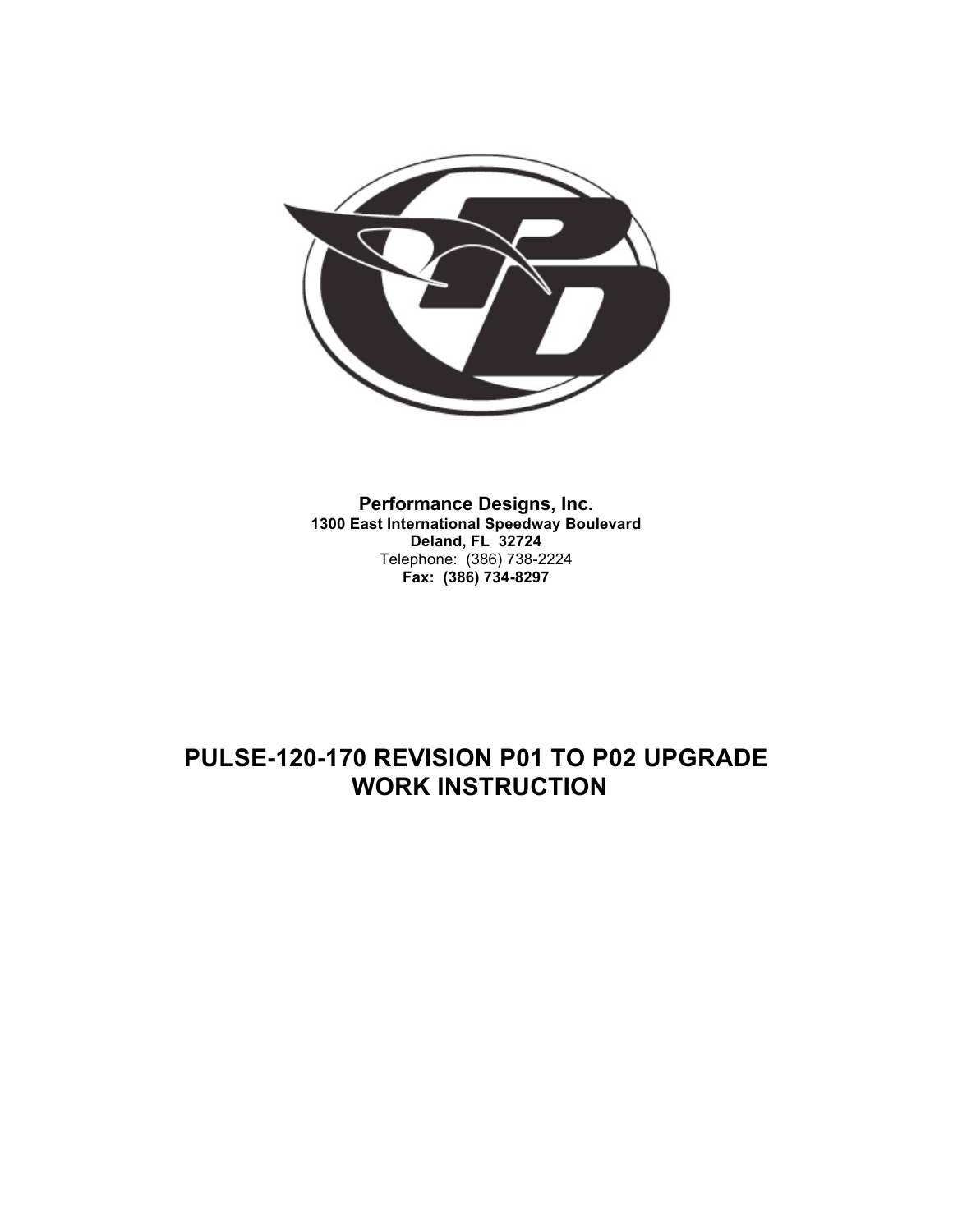

#### TABLE OF CONTENTS

# **1 Purpose of Document**

This document is intended as a guideline for Rigging Lofts to perform an upgrade from Rev. P01 to Rev. P02 on Pulse (PL) canopies sizes 120, 135, 150, 170.

# **2 Scope**

This upgrade involves removing existing line set, removing line tabs at location #2 and adding line tabs at location #4

#### *2.1 Required materials and equipment*

- P02 line set
- Two new line tabs 4" (10cm) long MIL-T-5038, T3, C1, 3/4", natural (**provided with line set**)
- Silver Nylon E-thread for line tabs and line bartack
- Blue Nylon F-thread for stabilizer attachment
- Bartack machine or zig-zag machine.

Doc Number – CN-066 Revision 0 Page 2 of 3